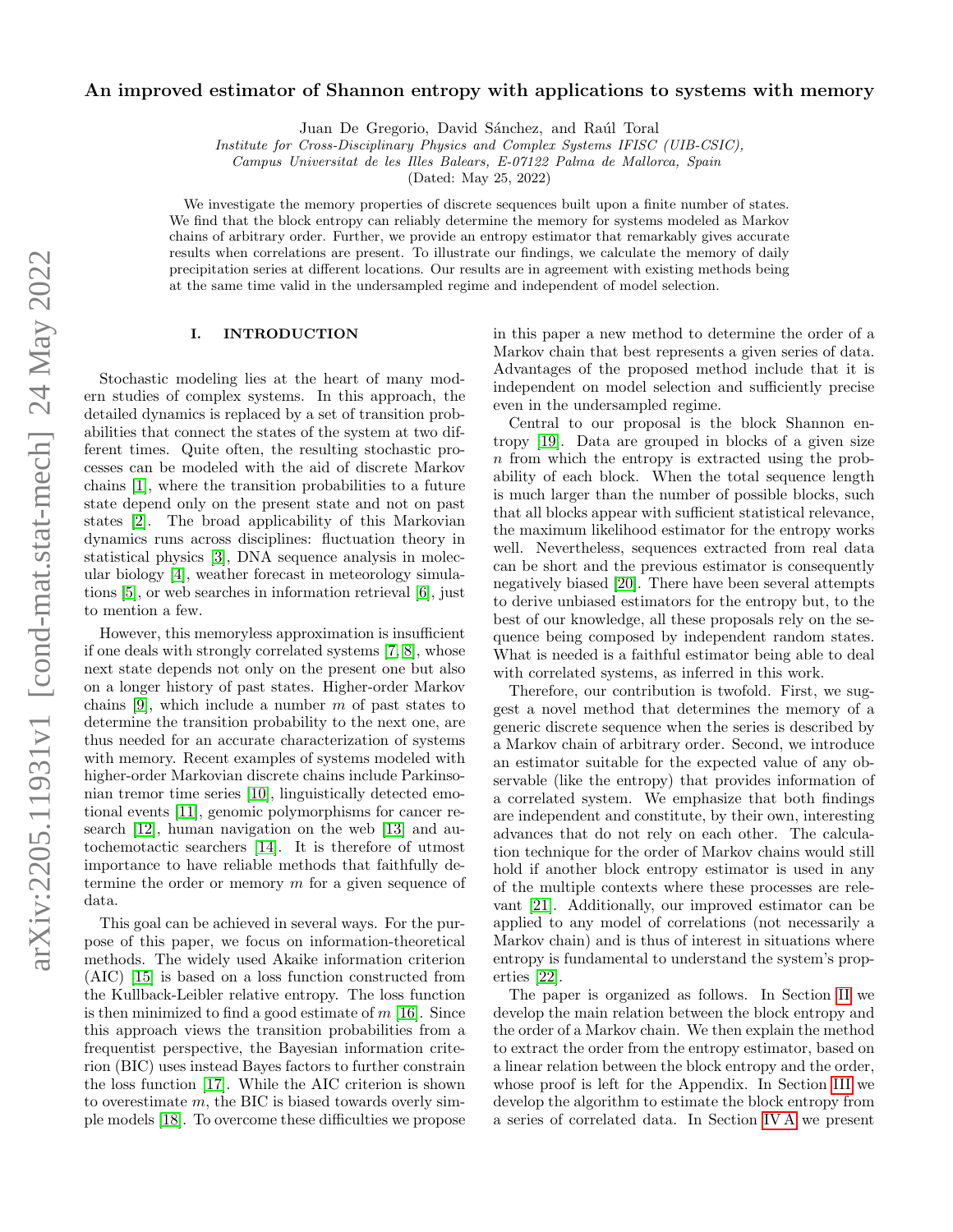

<span id="page-1-2"></span>FIG. 1. Sketch for the transition probabilities of two sequences with memory a)  $m = 1$  and b)  $m = 2$ .

a case study where we determine the memory of a series constructed numerically, while in Section [IV B](#page-6-0) we apply the method to determine the order of daily precipitation series, comparing with the results found within the BIC approach. Finally, Section [V](#page-6-1) contains our conclusions.

#### <span id="page-1-0"></span>II. RELATION BETWEEN BLOCK ENTROPY AND MEMORY

Consider a discrete random variable  $X$  with  $L$  possible outcomes,  $\{z_i\}, i \in \{1, ..., L\}$ . Let  $S = (X_1, ..., X_N)$ be a sequence of time-ordered observations, where N is the sequence size. Then, S has memory  $m \geq 1$  if the transition probabilities satisfy

$$
P(X_s = z_j | X_{s-1} = z_l, ..., X_1 = z_k) =
$$
  
\n
$$
P(X_s = z_j | X_{s-1} = z_l, ..., X_{s-m} = z_r),
$$
\n(1)

<span id="page-1-1"></span>with s the time or position in the series. For the case  $m = 0$  the probabilities  $P(X_s = z_j)$  are independent for all s. The sequence is termed Markovian if  $m = 1$ in Eq. [\(1\)](#page-1-1). Values  $m > 1$  correspond to higher-order Markov systems, which are the focus of this work. In Fig. [1\(](#page-1-2)a) we illustrate the transition probabilities for a generic sequence with  $m = 1$ : the outcome probability at time s depends only on the previous state at time  $s-1$ (red arrow). Figure [1\(](#page-1-2)b) is a graphical representation for the case  $m = 2$ , where now the probability to observe the system in a given state at time  $s$  depends on states at *both* previous times  $s - 1$  and  $s - 2$  (red arrows).

In what follows, we consider homogeneous Markov chains for which the  $L^{m+1}$  transition probabilities of Eq.  $(1)$  are independent of time index s and the conditional probabilities are then uniquely determined by the states  $\{z_i\}$ . Furthermore, we will only consider the stationary case and therefore neglect transient effects.

Given a long sequence  $S$  it is not an easy task to determine the order m by a direct application of Eq.  $(1)$ since one should check a growing number of relations as  $m$  is increased. However, a much more efficient procedure stems from an analysis of the block Shannon en-tropy [\[23,](#page-7-22) [24\]](#page-7-23). Let us form overlapping blocks in  $S$  of size  $n \geq 1$ . The j-th block is then  $B_j^{(n)} = (X_j, \ldots, X_{j+n-1})$ with  $1 \leq j \leq N-n+1 \equiv N_n$ . There exist  $\check{L}^n$  distinct possible blocks of size *n*, which we denote as  ${b_i^{(n)}}_{1 \le i \le L^n}$ . All observed blocks  $\{B_j^{(n)}\}_{j=1,\ldots,N_n}$  in the series S belong to the set  $\{b_i^{(n)}\}_{1 \leq i \leq L^n}$ . The block Shannon entropy is defined by

<span id="page-1-7"></span>
$$
H_n = -\sum_{i=1}^{L^n} p(b_i^{(n)}) \log(p(b_i^{(n)})), \quad n \ge 1,
$$
 (2)

where  $p(b_i^{(n)})$  is the probability of appearance of the block sequence  $b_i^{(n)}$ . We use the convention that  $H_0 \equiv 0$ .

The key point of the proposed method to determine the order of a stochastic process is to realize that  $H_n$  is a linear function of n for  $n \geq m$  if and only if the sequence has memory  $m$  (see [A](#page-8-0)ppendix A for a proof). Therefore, we can write

<span id="page-1-3"></span>
$$
H_n = (H_{m+1} - H_m)(n - m) + H_m \quad n \ge m \ge 0, \quad (3)
$$

which, for the independent case  $(m = 0)$ , reduces to the known expression for the entropy rate per symbol [\[25\]](#page-7-24)

$$
H_n = nH_1 \quad n \ge 1. \tag{4}
$$

For the general case  $m > 0$  the following procedure yields an accurate assessment of  $m$ . Given a trial memory  $\mu = 0, 1, 2, \dots$  we define the trial entropies  $\mathcal{H}_{\mu}(n)$  by the relation:

<span id="page-1-5"></span>
$$
\mathcal{H}_{\mu}(n) = (H_{\mu+1} - H_{\mu})(n - \mu) + H_{\mu} \quad n \ge \mu. \tag{5}
$$

Now, according to Eq. [\(3\)](#page-1-3),  $\mathcal{H}_{\mu}(n)$  would be equal to  $H_n$ for  $n \geq \mu$  if the series S could be represented by a Markov chain of order  $\mu$ . Therefore, if we consider the mean squared error

<span id="page-1-6"></span>
$$
\Delta_{\mu} = \frac{1}{n_{\text{max}} - \mu + 1} \sum_{n = \mu}^{n_{\text{max}}} (\mathcal{H}_{\mu}(n) - H_n)^2, \qquad (6)
$$

we find that  $\Delta_{\mu}$  vanishes for  $\mu \geq m$ , independently of the value of  $n_{\text{max}}$ . Hence, the criterion to find the order m of the sequence  $\mathcal S$  is

<span id="page-1-4"></span>
$$
m = \min(\{\mu : \Delta_{\mu} = 0\}).\tag{7}
$$

In contrast to the BIC and AIC methods, where the loss function depends on the model selected, Eq. [\(7\)](#page-1-4) is independent of any selection procedure. For memory determination, both AIC and BIC methods are generally used along with a comparison among possible models suitable for a given sequence, whereas our proposed method provides an exact result.

As an example of an explicit calculation of  $m$ , in Fig. [2](#page-2-1) we show results for a binary system  $(L = 2)$  and memory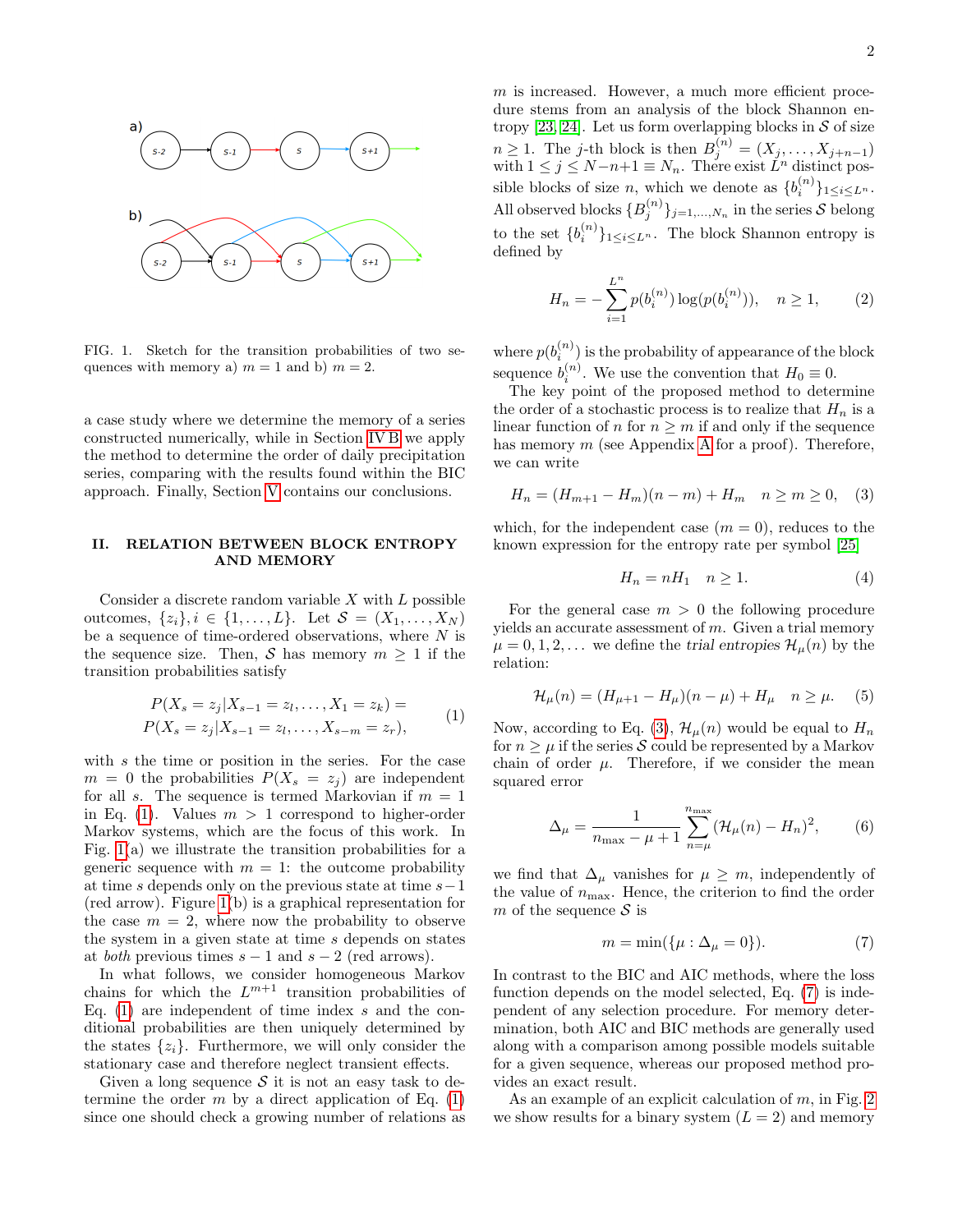

<span id="page-2-1"></span>FIG. 2. Block entropies  $H_n$  (dots) and  $\mathcal{H}_\mu(n)$  ( $\mu = 0, \ldots, 4$ with different colors) versus block size  $n$  for a binary sequence,  $L = 2$ , with memory  $m = 3$  and transition probabilities chosen randomly from the interval  $(0, 1)$ . Inset: Mean squared error  $\Delta_{\mu}$  as a function of the trial memory  $\mu$ . The proposed method determines the true memory from the condition  $min({\mu : \Delta_{\mu} = 0})$ , which is satisfied at  $\mu = 3$ .

 $m = 3$ . The  $2^{3+1} = 16$  transition probabilities are chosen randomly from a uniform distribution in the interval  $(0, 1)$  (and multiplied by a common factor in order to fulfill the necessary normalization conditions). We plot in the main panel with color lines the trial entropy  $\mathcal{H}_{\mu}(n)$ given by Eq.  $(5)$  for different values of  $\mu$ . For comparison, the exact block entropies  $H_n$ , computed from the transition probabilities, are also shown with black dots. Clearly, the trial entropies  $\mathcal{H}_{\mu}(n)$  coincide for  $\mu \geq 3$  with the exact block entropy  $H_n$  in agreement with the memory of the process. Alternatively, the inset of Fig. [2](#page-2-1) shows that the mean squared error  $\Delta_{\mu}$  vanishes for  $\mu \geq 3$ . Therefore, Eq.  $(7)$  is met and the memory is  $m = 3$ , as expected.

This particular example is based on a particular set of transition probabilities drawn from a uniform distribution. We stress that for a different set of transition probabilities the curves in Fig. [2](#page-2-1) would change quantitatively but the condition  $\Delta_{\mu} = 0$  for  $\mu \geq 3$  will always hold for a system with memory  $m = 3$ . As a consequence, the method is robust against strong variations of the transitions between states.

It should be clear that in this example the determination of the memory  $m$  has been very efficient because we had access to the true block entropies  $H_n$ , determined from the knowledge of the  $L^{m+1}$  transition probabilities. In a case where this is not possible, for example, if we are given a numerical sequence  $S$  of finite length  $N$ , we would need to replace the exact block entropies  $H_n$  in Eqs. [\(5\)](#page-1-5) and [\(6\)](#page-1-6) with appropriate estimators  $\hat{H}_n$ . As a consequence, a good performance of our method requires a reliable estimator of the block entropies. Unfortunately, this is not an easy issue since all the entropy estimators reported in the literature have systematic biases that degrade the performance of the method. In the next section, we will propose a new entropy estimator that turns

out to be particularly suitable for our purposes of determining the memory of a higher-order Markov process.

### <span id="page-2-0"></span>III. ENTROPY ESTIMATOR

Block probabilities and, hence, the Shannon block entropy, could also be obtained with a sufficient precision if we had access to an unlimited amount of data. However, data records are necessarily finite and we must resort to other less accurate estimates of the entropy that take into account this finite amount of data. Hereafter, we will use the notation  $\hat{a}$  to denote a numerical estimator for an arbitrary random variable a. We recall that an unbiased estimator is one for which  $\langle \hat{a} \rangle = a$ , while for biased estimators the difference  $\langle \hat{a} \rangle - a$  decreases with the sample size N.

A first attempt to estimate the entropy of a general sequence  $S$  is to employ the maximum likelihood estimator  $(MLE)$ ,

<span id="page-2-2"></span>
$$
\hat{H}_n^{\text{MLE}} = -\sum_{i=1}^{L^n} \hat{p}^{\text{MLE}}(b_i^{(n)}) \log \hat{p}^{\text{MLE}}(b_i^{(n)}), \tag{8}
$$

where  $\hat{p}^{\text{MLE}}(b_i^{(n)}) = \hat{n}_i^{(n)}/N_n$  is the relative frequency given by the observed number of occurrences  $\hat{n}_i^{(n)}$  for the block  $b_i^{(n)}$  with respect to the total number  $N_n =$  $N - n + 1$  of overlapping blocks of size n present in S.

Despite the fact that  $\hat{p}^{\text{MLE}}$  is unbiased,  $\hat{H}_n^{\text{MLE}}$  turns out to be biased [\[26\]](#page-7-25) and this can lead to an extreme underestimation of  $H_n$ , especially in the undersampled regime  $N_n < L^n$  where  $\langle \hat{H}_n^{\text{MLE}} \rangle < H_n$ . The estimation provided by this method can be considered reliable up to  $n_{\text{max}} \sim \log(N)/\log(L).$ 

There is not known unbiased estimator for the entropy [\[27\]](#page-7-26). Nevertheless, the coverage adjusted estimator proposed by Chao and Shen [\[20\]](#page-7-19) provides good results for sequences of independent events. Here, we will present an estimator that generally improves the coverage adjusted estimator for systems with memory, using a combination of the Horvitz-Thompson adjustment [\[28\]](#page-7-27) to account for missing elements in the sequence and a correction to the probabilities that takes into account correlations.

#### A. Horvitz-Thompson correction

Consider a variable  $A(b_i^{(n)})$  that depends on block  $b_i^{(n)}$ . We are interested in a numerical estimation of the sum of A for all possible blocks, namely  $Y_n = \sum_{i=1}^{L^n} A(b_i^{(n)})$ . In a finite series  $S$ , not all  $L^n$  possible values of  $b_i^{(n)}$  will necessarily appear. To account for the missing blocks in the data, Horvitz and Thompson [\[28\]](#page-7-27) proposed to estimate  $Y_n$  by summing only the contributions of the blocks that do appear in  $S$  and weighting each term by the probabil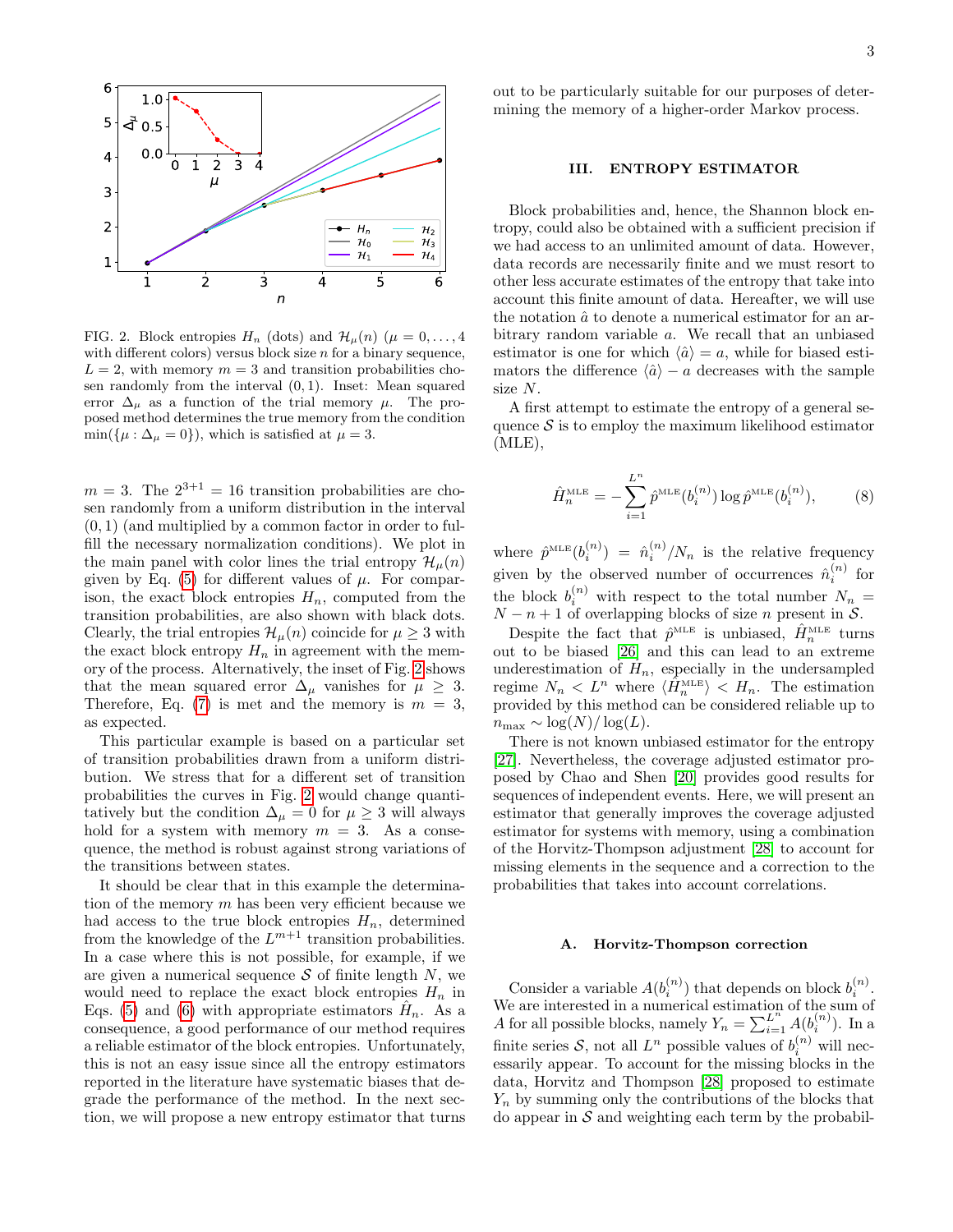ity that the element is included in  $S$ :

<span id="page-3-1"></span>
$$
\hat{Y}_n^{\text{HT}} = \sum_{b_i^{(n)} \in \mathcal{S}} \frac{A(b_i^{(n)})}{P(b_i^{(n)} \in \mathcal{S})},\tag{9}
$$

For a random sequence of length N, memory  $m = 0$ (independent events) and block size  $n = 1$ , the probability of appearance for block  $b_i^{(1)}$  can be computed as

<span id="page-3-0"></span>
$$
P(b_i^{(1)} \in S) = 1 - (1 - p(b_i^{(1)}))^N.
$$
 (10)

In principle, Eq. [\(10\)](#page-3-0) does not hold in the presence of correlations  $(m > 0)$ . It does not hold either for  $m = 0$ and  $n > 1$  as the existing overlapping between consecutive blocks already induces correlations in the block series: e.g., in the case  $L = 2$  and  $n = 3$  with possible results  $z_i = 0, 1$ , the block  $(0, 0, 1)$  can only be followed by the blocks  $(0, 1, 0)$  and  $(0, 1, 1)$ . Nevertheless, we have checked in all our numerical simulations that the corrections introduced by these effects are negligible in the limit  $N \gg n$  (see Appendix [B\)](#page-9-0).

Using Eqs.  $(9)$  and  $(10)$  in Eq.  $(2)$ , one arrives at the Horvitz-Thompson estimator for the block entropy

<span id="page-3-2"></span>
$$
\hat{H}_n^{\text{HT}} = -\sum_{b_i^{(n)} \in \mathcal{S}} \frac{p(b_i^{(n)}) \log(p(b_i^{(n)}))}{1 - (1 - p(b_i^{(n)}))^{N_n}}.
$$
(11)

#### B. Chao-Shen estimator

In general, the exact probabilities  $p(b_i^{(n)})$  that appear in Eq. [\(11\)](#page-3-2) are not known. Thus, it is necessary to replace them by their estimators obtained from the sequence  $S$ . The most basic estimator is the maximumlikelihood-estimator  $\hat{p}^{\text{MLE}}(b_i^{(n)})$  defined above. However, since not all possible blocks are likely to appear in the finite sequence  $S$ , we note that  $\sum_{b_i^{(n)} \in S} p(b_i^{(n)}) \leq 1$  but, by construction,  $\sum_{b_i^{(n)} \in S} \hat{p}^{\text{MLE}}(b_i^{(n)}) = 1$ . Therefore, it is convenient to correct the estimated frequencies before substituting them into Eq. [\(11\)](#page-3-2). Chao and Shen [\[20\]](#page-7-19) proposed to use instead of  $\hat{p}^{\text{MLE}}(b_i^{(n)})$  a new estimator  $\hat{p}(b_i^{(n)})$  obtained by multiplying  $\hat{p}^{\textnormal{\tiny{MLE}}}(b_i^{(n)})$  by the sample  $coverage\ \hat{C}_n,$ 

<span id="page-3-3"></span>
$$
\hat{p}(b_i^{(n)}) = \hat{C}_n \hat{p}^{\text{MLE}}(b_i^{(n)}).
$$
\n(12)

The new estimator is requested to satisfy the condition  $\sum_{b_i^{(n)} \in S} \hat{p}(b_i^{(n)}) = \sum_{b_i^{(n)} \in S} p(b_i^{(n)})$ . From Eq. [\(12\)](#page-3-3) and using the normalization condition of the MLE estimator, one finds that

<span id="page-3-4"></span>
$$
\hat{C}_n = \sum_{b_i^{(n)} \in \mathcal{S}} p(b_i^{(n)}) \tag{13}
$$

represents the total probability for the occurrence of the blocks observed in S.  $\sum_{b_i^{(n)} \in S} p(b_i^{(n)})_n < 1$  implies that there exist unseen blocks in the data and this is an error source for the estimation of  $H_n$ .

Again, as the exact values of  $p(b_i^{(n)})$  are not know, Eq. [\(13\)](#page-3-4) can not be used to compute  $\hat{C}_n$  for a given sequence S. The Good-Turing estimator [\[29\]](#page-7-28) can be used as an estimate for the sample coverage,

<span id="page-3-5"></span>
$$
\hat{C}_n^{\text{GT}} = 1 - \frac{N_1^{(n)}}{N_n},\tag{14}
$$

where  $N_1^{(n)}$  is the number of blocks of size n that appear only once in the sequence  $\mathcal{S}$ . Substituting Eq. [\(12\)](#page-3-3) into Eq. [\(11\)](#page-3-2) and using Eq. [\(14\)](#page-3-5), one finds the Chao-Shen entropy estimator

<span id="page-3-6"></span>
$$
\hat{H}_n^{\text{CS}} = -\sum_{b_i^{(n)} \in \mathcal{S}} \frac{\hat{C}_n^{\text{GT}} \hat{p}^{\text{MLE}}(b_i^{(n)}) \log(\hat{C}_n^{\text{GT}} \hat{p}^{\text{MLE}}(b_i^{(n)}))}{1 - (1 - \hat{C}_n^{\text{GT}} \hat{p}^{\text{MLE}}(b_i^{(n)}))^{N_n}},
$$
\n(15)

which has proven to provide very good results for independent sequences. However, we show below that Eq. [\(15\)](#page-3-6) does not work so well for correlated data as happens in systems with memory. This is our motivation to present an improved estimator that does take into account correlations.

## C. Correlation coverage estimator

Our proposal follows Eq. [\(12\)](#page-3-3) but  $\hat{C}_n$  is now estimated using a sequential procedure to tackle possible correlations in the sequence. First, we consider the initial part of the sequence, namely  $S_0 = (X_1, X_2, \ldots, X_{N_1})$ , with  $N_1 \equiv$  $n-1+N_n/2$ , such that  $S_0$  contains exactly  $N_n/2 \equiv N'_n$ blocks of size *n*. We adopt the initial estimator  $\hat{C}_n^{(0)} = 1$ . After observing all the blocks  $B_{j=1,...,N'_{n}}^{(n)}$  that appear in  $S_0$ , we take the next observation  $B_{+1}^{(n)}$  (we adopt the simplifying notation  $B_{+k}^{(n)} \equiv B_{N'_n+k}^{(n)}$ ,  $1 \le k \le N'_n$ , and modify the sample coverage according to

$$
\hat{C}_n^{(1)} = \begin{cases}\n\hat{C}_n^{(0)} & \text{if } B_{+1}^{(n)} \in \mathcal{S}_0, \\
\hat{C}_n^{(0)} - \frac{1}{N_n' + 1} & \text{if } B_{+1}^{(n)} \notin \mathcal{S}_0,\n\end{cases}
$$
(16)

here the factor  $1/(N'_n + 1)$  accounts for the probability that the observed block  $B_{+1}^{(n)}$  appears for the first time. We repeat the process with the next observation  $B_{+2}^{(n)}$  to modify the estimator

$$
\hat{C}_n^{(2)} = \begin{cases}\n\hat{C}_n^{(1)} & \text{if } B_{+2}^{(n)} \in \mathcal{S}_{+1}, \\
\hat{C}_n^{(1)} - \frac{1}{N_n' + 2} & \text{if } B_{+2}^{(n)} \notin \mathcal{S}_{+1},\n\end{cases}
$$
\n(17)

where  $S_{+i} = S_0 \cup (X_{N_1+1}, \ldots, X_{N_1+i})$ . At variance with the coverage given by Eq. [\(14\)](#page-3-5), which is obtained from a single observation from the whole series, this procedure has the advantage of iteratively updating  $\hat{C}_n^{(k)}$ ,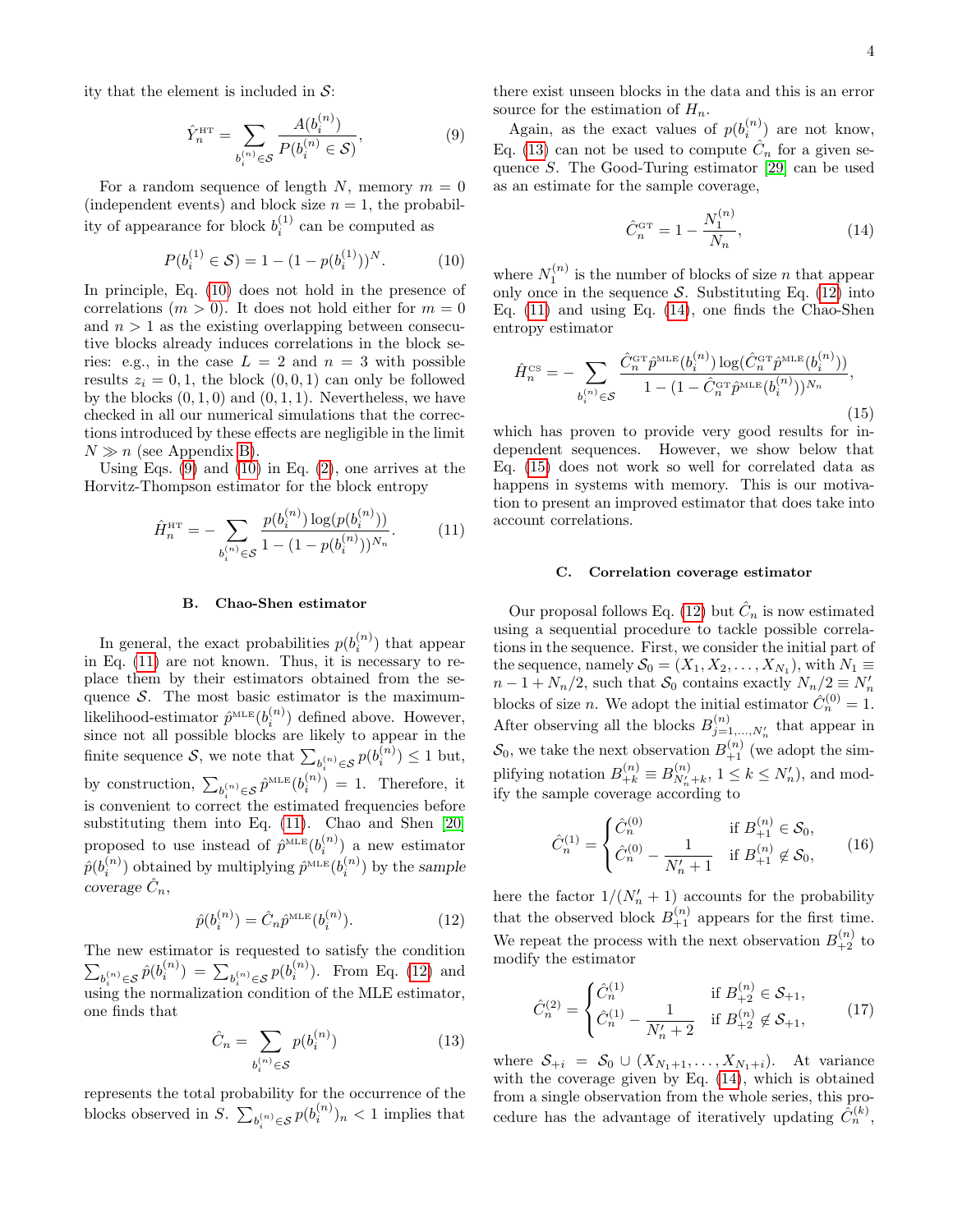

<span id="page-4-0"></span>FIG. 3. Exact Shannon entropy per block of size n (dotted line) for a particular case of a Markovian binary system with fixed transition probabilities  $p(0|0) = 0.7$  and  $p(1|1) = 0.6$ . A sequence of  $N = 10<sup>4</sup>$  realizations is numerically generated from which we calculate three different entropy estimators discussed in the main text. The best performance is shown for the estimator that takes into account correlations (red dots).

 $k = 0, 1, 2, \ldots, N'_n$  based on the previously observed data. We continue with this procedure until we arrive at the final value of the correlation coverage (CC) estimator

$$
\hat{C}_{n}^{\text{CC}} \equiv \hat{C}_{n}^{(N'_{n})} = 1 - \sum_{j=1}^{N'_{n}} \frac{1}{N'_{n} + j} I\left(B_{+j}^{(n)} \notin \mathcal{S}_{+(j-1)}\right),\tag{18}
$$

where the indicator function  $I(Z)$  yields 1 if the event Z is true and 0 otherwise.

Finally, we substitute the corrected probabilities into Eq. [\(11\)](#page-3-2) to obtain the correlation coverage-adjusted entropy estimator

<span id="page-4-1"></span>
$$
\hat{H}_n^{\text{CC}} = -\sum_{b_i^{(n)} \in \mathcal{S}} \frac{\hat{C}_n^{\text{CC}} \hat{p}^{\text{MLE}}(b_i^{(n)}) \log(\hat{C}_n^{\text{CC}} \hat{p}^{\text{MLE}}(b_i^{(n)}))}{1 - (1 - \hat{C}_n^{\text{CC}} \hat{p}^{\text{MLE}}(b_i^{(n)}))^{N_n}}.
$$
\n(19)

As an example, in Fig. [3](#page-4-0) we show the exact entropy  $H_n$  (dashed black line and dots) as a function of the block size for a Markovian  $(m = 1)$  binary process that takes the values  $z = 0, 1$ , with transition probabilities  $P_0 \equiv p(0|0) = P(X_s = 0|X_{s-1} = 0) = 0.7$  and  $P_1 \equiv p(1|1) = P(X_s = 1|X_{s-1} = 1) = 0.6$ . Note that, as expected,  $H_n$  is linear from  $n \geq 1$ . To compare with, we also depict the results obtained with the maximum-likelihood estimators given by Eq. [\(8\)](#page-2-2) (green line and dots), the Chao-Shen estimator of Eq. [\(15\)](#page-3-6) (blue line and dots) and our coverage-adjusted estimator proposed of Eq. [\(19\)](#page-4-1) (red line and dots), all calculated from a sequence of  $N = 10^4$  elements generated numerically. Notably, the proposed estimator performs better than both the MLE and Chao-Shen entropies and perfectly agrees with the exact result for a wide range of block

sizes up to  $n \leq 17$  while the MLE and the Chao-Shen estimators deviate earlier from the exact  $H_n$ . In fact, the MLE estimator provides a good approximation up to a value of  $n \leq 12$  which is close to the expected limit  $n \sim \log(N)/\log(L) \sim 13$ , while the validity of the Chao-Shen estimator extends up to  $n \leq 13$  and our estimator even further.

Departures from the exact value will show up only in the extremely undersampled regime  $(N_n \ll L^n)$ . In this case, every observation will constitute a different element. As a consequence, the sum in Eq. [\(19\)](#page-4-1) will include all blocks in the second part and  $\hat{C}_n^{\text{cc}} = 1 - \sum_{j=1}^{N_n'} \frac{1}{N_n'+j} \simeq$  $1-\ln(2) \simeq 0.307$ , for large N. The proximity of the computed estimator to this limiting value indicates a largely undersampled sequence and determines the validity of the estimators to the coverage  $C_n$ .

For a more detailed comparison, we show in panel (a) of Fig. [4](#page-5-1) the performance of the Chao-Shen estimator given by Eq. [\(15\)](#page-3-6), and in panel (b) that of the our correlation estimator from Eq. [\(19\)](#page-4-1), both calculated for a process with  $m = 1$  and  $L = 2$ . We show the results as a function of all possible combinations of transition probabilities  $P_0$  and  $P_1$ , the remaining probabilities being derived from the normalization conditions  $p(1|0) = 1 - P_0$ and  $p(0|1) = 1-P_1$ . We measure the goodness of each estimator for particular values of  $P_0$  and  $P_1$  with the mean squared error  $\epsilon(P_0, P_1) \equiv \frac{1}{n_{\text{max}}} \sum_{n=1}^{n_{\text{max}}} (H_n - \hat{H}_n)^2$ . To improve the statistics of the error, for each set of transition probabilities  $(P_0, P_1)$  we generate  $M = 20$  series, each with  $N = 10<sup>4</sup>$  elements, and average the mean squared error over the M values. We use in all cases  $n_{\text{max}} = 17$ and plot the resulting values in a color code. As shown in the figure, quite generally, Eq. [\(19\)](#page-4-1) performs better than Eq. [\(15\)](#page-3-6), with the possible exception of the cases near  $P_0, P_1 \approx 1/2$  (the independent case with equal outcome probability), in which the latter is slightly better. The overall performance is obtained by adding all values of  $\epsilon(P_0, P_1)$  using a grid size  $\Delta P = 0.1$  in Fig. [4,](#page-5-1) resulting in an aggregated mean squared error five times larger for the Chao-Shen estimator as compared with the correlation coverage-adjusted estimator.

## IV. DETERMINATION OF THE MEMORY OF A SEQUENCE

Having demonstrated the usefulness of the estimator given by Eq. [\(19\)](#page-4-1) for Markovian systems, we now return to the method of Sec. [II](#page-1-0) for the determination of the memory in discrete sequences.

Suppose we are given a finite time series  $S$  that describes a phenomenon for which we would like to determine its memory  $m$ . As explained above, we will use the criterion given by Eq. [\(7\)](#page-1-4) after computing  $\Delta_{\mu}$  following Eqs. [\(5,](#page-1-5)[6\)](#page-1-6) and using a suitable estimator  $\hat{H}_n$  for the block entropy  $H_n$ . The value of  $n_{max}$  will depend on the entropy estimator that is being used. Since our correlation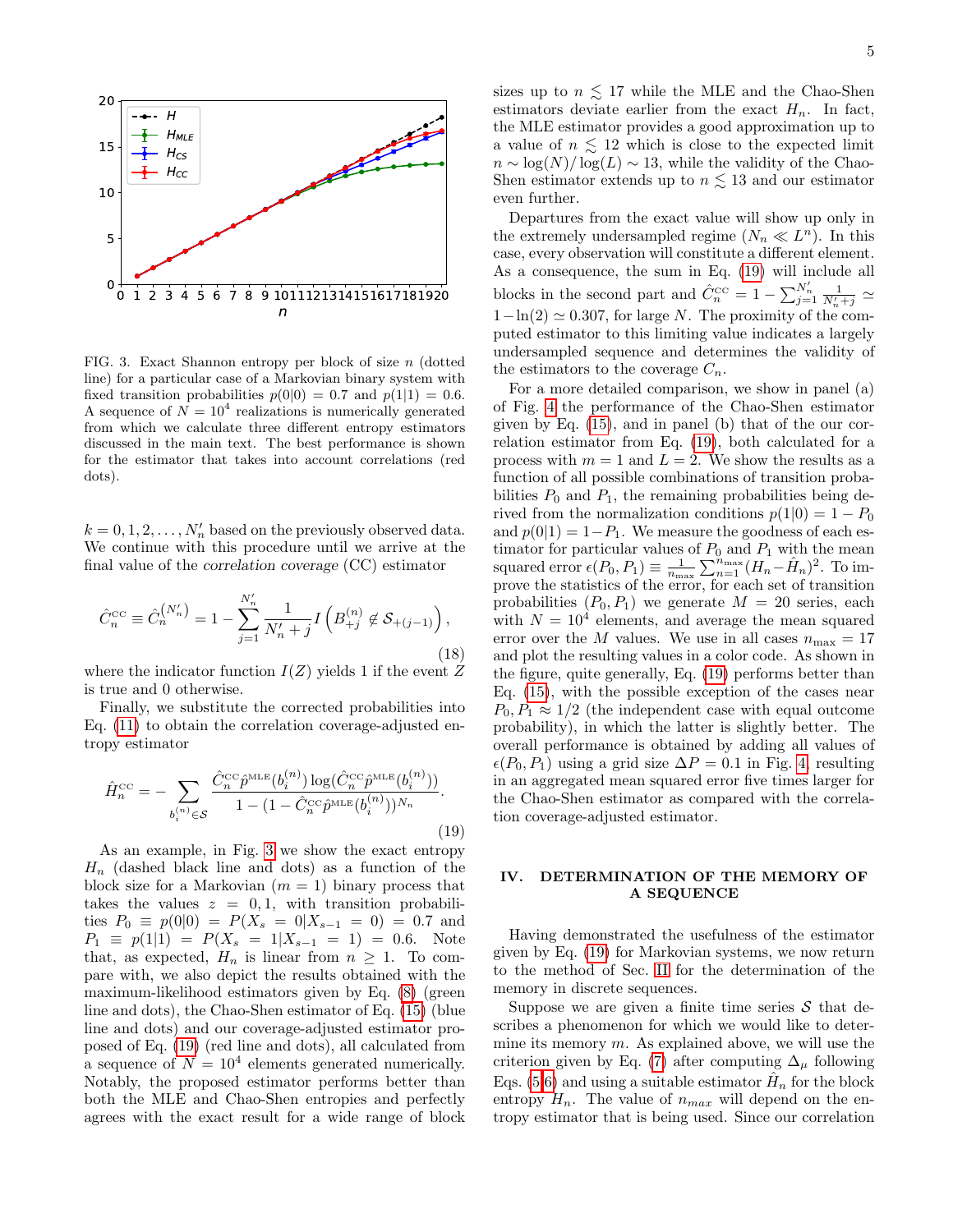

<span id="page-5-1"></span>FIG. 4. Comparison between the Chao-Shen entropy, panel (a), and our proposed estimator for correlated systems, panel (b). Calculations are done for a binary system with memory  $m = 1$  and varying transition probabilities  $p(0|0) \equiv P_0$ and  $p(1|1) \equiv P_1$ . Colors represent the departure of each estimator (computed from  $10^4$  realizations) from the exact entropy, as measured by the mean squared error  $\epsilon(P_0, P_1) \equiv$  $\frac{1}{n_{\text{max}}}\sum_{n=1}^{n_{\text{max}}}(H_n - \hat{H}_n)^2$  with  $n_{\text{max}} = 17$ . Adding all values for  $\epsilon(P_0, P_1)$  using the grid size  $\Delta P = 0.1$ , we find that the overall error reaches a value of 4.65 in (a) but only of 0.90 in (b).

coverage estimator provides accurate results at least up to  $n_{max} = \log(N)/\log(L)$ , we will consider this as the limit value.

Due to the limitations of all the estimators we expect that  $\Delta_{\mu}$  is determined within an error that must be taken into account. To do so, we consider M series of data  $\mathcal{S}^{(i)}$ ,  $i = 1, ..., M$ , all with the same length, obtained either by repeating the experiment  $M$  times or by splitting the original series in M disconnected sequences. For each sequence we calculate the corresponding value of  $\Delta_{\mu}^{(i)}$ . Then, we calculate the mean  $\bar{\Delta}_{\mu}$  and standard deviation  $\sigma_{\mu}$  for the obtained values  $\Delta_{\mu}^{(i)}$ . The condition given by Eq. [\(7\)](#page-1-4) is transformed into the criterion that the mean value  $\bar{\Delta}_{\mu}$  is consistent with the value 0 within the standard deviation,

<span id="page-5-2"></span>
$$
m = \min(\mu : \bar{\Delta}_{\mu} - \sigma_{\mu} \le 0). \tag{20}
$$



<span id="page-5-3"></span>FIG. 5. Mean squared error  $\Delta_{\mu}$  as a function of the trial entropy with  $n_{\text{max}} = 10$  after averaging over  $M = 20$  realizations of a Markov chain with  $N = 1000$  data points, memory  $m = 1$  and transition probabilities  $p(0|0) = 0.7$  and  $p(1|1) = 0.6$ . In panel a) we use the MLE estimator while panel b) is generated with the correlation coverage-adjusted estimator. Error bars are given by the standard deviation. Importantly, our proposed estimator clearly yields the memory value  $m = 1$  applying Eq. [\(20\)](#page-5-2).

# <span id="page-5-0"></span>A. Numerical simulation

We first present results arising from controlled numerical simulations. We generate  $M = 20$  series of length  $N = 1000$  with memory  $m = 1$  and possible values  $z = 0, 1 \ (L = 2)$ . We show only results corresponding to  $p(0|0) = 0.7$  and  $p(1|1) = 0.6$  but similar conclusions are obtained quite generally for different values of the transi-tion probabilities. In Fig. [5](#page-5-3) we plot the values of  $\bar{\Delta}_{\mu}$  obtained using the method explained above. In Fig. [5\(](#page-5-3)a) we employ the MLE estimator for the block entropy, while Fig. [5\(](#page-5-3)b) uses the correlation coverage-adjusted estimator. Remarkably, the MLE entropy is not able to yield any useful result, and it is thus not possible to determine the sequence memory since Eq. [\(20\)](#page-5-2) is never satisfied. In stark contrast, the calculation of  $\tilde{\Delta}_{\mu}$  and  $\sigma_{\mu}$  using the entropy estimator given by Eq. [\(19\)](#page-4-1) clearly shows that the criterion Eq. [\(20\)](#page-5-2) yields the correct result  $m = 1$ .

In Fig.  $6(a)$  and (b) we present results arising from similar numerical simulations as before but now generating sequences with memory  $m = 2$  and  $m = 5$ , respectively (same values of  $M$ ,  $N$  and  $L$  as before) and transition probabilities chosen randomly from an uniform distribution in the interval (0, 1). We plot the values of  $\bar{\Delta}_{\mu}$  obtained using the correlation coverage-adjusted estimator for the entropy. Again, the usage of our proposed entropy estimator allows us to accurately determine the memory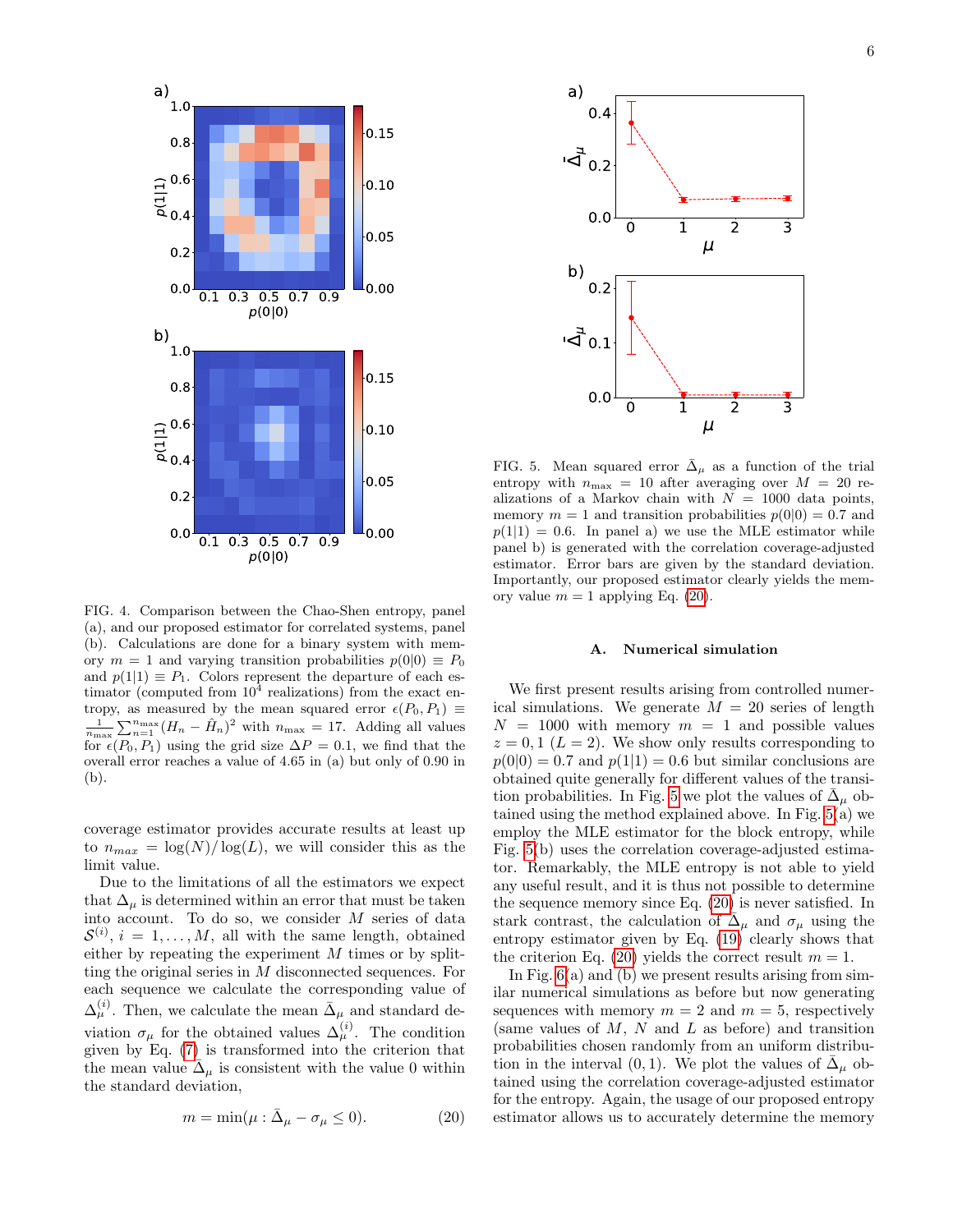

<span id="page-6-2"></span>FIG. 6. Mean squared error  $\bar{\Delta}_{\mu}$  as a function of the trial entropy with  $n_{\text{max}} = 10$  after averaging over  $M = 20$  realizations of a Markov chain with  $N = 1000$  data points, transition probabilities chosen randomly from an uniform distribution in the interval  $(0, 1)$  and memory  $m = 2$  panel a), and  $m = 5$ , panel b), using the method explained in the main text with correlation coverage-adjusted estimator. Error bars are given by the standard deviation. Importantly, in both cases, our proposed entropy estimator clearly yields the right memory value applying Eq. [\(20\)](#page-5-2).

of the system. Similar conclusions are generally obtained for a different set of transition probabilities.

These numerical experiments illustrate the importance of having a reliable entropy estimator to successfully apply the method of memory determination.

#### <span id="page-6-0"></span>B. Daily precipitations

We have thus far tested our proposed method only with numerically generated sequences of known memories. We now test the method with real data. It has been widely accepted that the occurrence (or not) of precipitation can be modeled as a system of memory 1, but it is also well known that this assumption has several shortcomings [\[30\]](#page-7-29). There have been some attempts to improve this model by studying sequences of daily data worldwide. It has been found [\[31\]](#page-8-1) that the model memory depends on the geographical location. Here, we select a few locations and compare the results with those obtained using the BIC method [\[32\]](#page-8-2).

We collect data from the Global Historical Climatology Network Daily [\[33\]](#page-8-3). For each location, we record the available observation for daily precipitation, setting the threshold at 0.1 mm to specify if a day is rainy or not. This way we produce a time series with two states  $(L = 2)$ 



<span id="page-6-3"></span>FIG. 7. Results of the method explained in Section [II](#page-1-0) applied to sequences of data of daily precipitations for four locations: (a) Rome-Italy, (b) Dallas-USA, (c) Bangkok-Thailand and (d) Than Lwin-Myanmar.

and length  $N_s \lesssim 25000$  (the exact value of  $N_s$  varies for each location). Then, this series is divided in  $M = 5$ sequences of equal lengths  $N = N_s/5$  and for each of this sequence we estimate the block entropies  $\hat{H}_n^{\text{cc}}$  for  $n =$  $1, \ldots, 12$ , from which we obtain the mean values  $\bar{\Delta}_{\mu}$  and their standard deviations  $\sigma_{\mu}$ . It should be noted that the use of the correlation coverage estimator for the entropy allows us to obtain reliable results up to  $n_{\text{max}} = 12$ . If we had use the MLE estimator, this limit value would have been  $n_{\text{max}} \sim 11$ .

In Fig. [7](#page-6-3) we show the results obtained for four locations: Rome, Dallas, Bangkok and Than Lwin. For the first two locations, our method predicts  $m = 1$  whereas for the second two places the procedure suggests that both series are better described with  $m = 2$ . These results are in excellent agreement with the BIC method (see Fig. 5 in Ref. [\[31\]](#page-8-1)) and consequently validate our technique for the memory determination in real data sequences modeled with Markov chains of arbitrary order.

# <span id="page-6-1"></span>V. CONCLUSIONS

We have developed a novel method to determine the memory of a discrete sequence. Importantly, the method is valid for both Markovian and non-Markovian systems. Since the technique relies on the calculation of the Shannon entropy as a function of the block size, it is crucial to additionally propose an entropy estimator that gives good results for correlated systems. To this end, we have introduced a correction to the estimated probabilities to amend the source of error stemming from unseen elements in small samples. Our estimator is shown to significantly increase the accuracy of the entropy for systems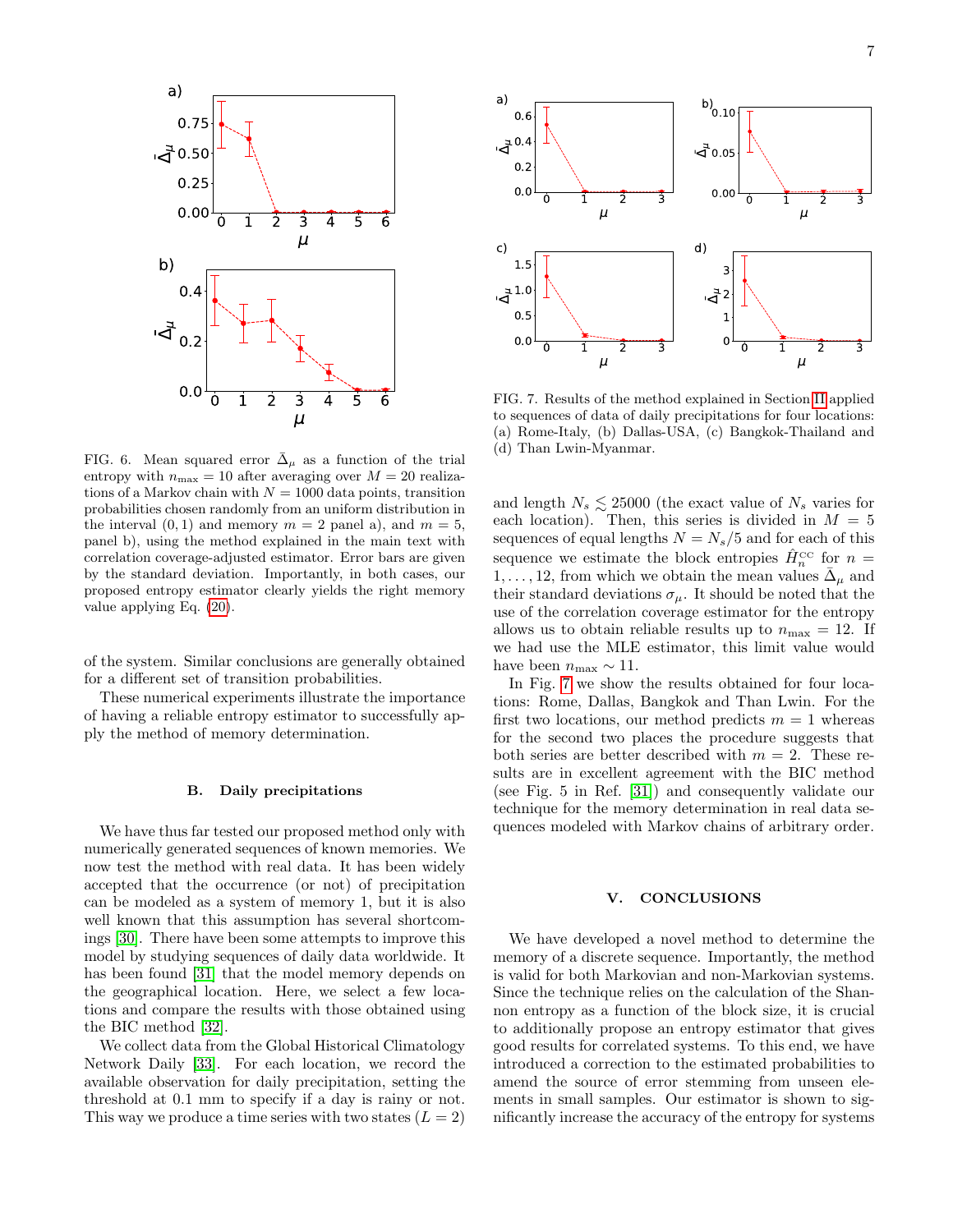with memory. Both numerically generated sequences and real data series have been used as benchmarks. These successful results will certainly encourage further applications of the proposals discussed in this work.

Partial financial support has been received from MCIN/AEI/10.13039/501100011033 and the Fondo Europeo de Desarrollo Regional (FEDER, UE) through project PACSS (RTI2018-093732-B-C21) and the María de Maeztu Program for units of Excellence in R&D, grant MDM-2017-0711.

- <span id="page-7-0"></span>[1] D. R. Cox and H. D. Miller, The theory of stochastic processes. Routledge, 2017.
- <span id="page-7-1"></span>[2] A. A. Markov, "An example of statistical investigation of the text Eugene Onegin concerning the connection of samples in chains," Science in Context, vol. 19, no. 4, pp. 591–600, 2006.
- <span id="page-7-2"></span>[3] C. W. Gardiner, Handbook of stochastic methods for Physics, Chemistry and the Natural Sciences. Berlin: Springer, 1965.
- <span id="page-7-3"></span>[4] G. A. Churchill, "Stochastic models for heterogeneous DNA sequences," Bulletin of Mathematical Biology, vol. 51, no. 1, pp. 79–94, 1989.
- <span id="page-7-4"></span>[5] D. S. Wilks and R. L. Wilby, "The weather generation game: a review of stochastic weather models," Progress in Physical Geography: Earth and Environment, vol. 23, no. 3, pp. 329–357, 1999.
- <span id="page-7-5"></span>[6] L. Page, S. Brin, R. Motwami, and T. Winograd, "The pagerank citation ranking: Bringing order to the web," Technical Report 1999-66, Stanford InfoLab, 1999.
- <span id="page-7-6"></span>[7] P. Hänggi and H. Thomas, "Stochastic processes: Time evolution, symmetries and linear response," Physics Reports, vol. 88, no. 4, pp. 207–319, 1982.
- <span id="page-7-7"></span>[8] Z. Mayzelis, S. Apostolov, S. Melnyk, O. Usatenko, and V. Yampol'skii, "Additive N-step Markov chains as prototype model of symbolic stochastic dynamical systems with long-range correlations," Chaos, Solitons  $\mathcal C$  Fractals, vol. 34, no. 1, pp. 112–128, 2007.
- <span id="page-7-8"></span>[9] A. E. Raftery, "A model for high-order Markov chains," Journal of the Royal Statistical Society: Series B (Methodological), vol. 47, no. 3, pp. 528–539, 1985.
- <span id="page-7-9"></span>[10] R. M. Yulmetyev, S. A. Demin, O. Y. Panischev, P. Hänggi, S. F. Timashev, and G. V. Vstovsky, "Regular and stochastic behavior of Parkinsonian pathological tremor signals," Physica A: Statistical Mechanics and its Applications, vol. 369, no. 2, pp. 655–678, 2006.
- <span id="page-7-10"></span>[11] D. T. Ho and T. H. Cao, "A high-order hidden Markov model for emotion detection from textual data," in Pacific rim knowledge acquisition workshop, pp. 94–105, Springer, 2012.
- <span id="page-7-11"></span>[12] M. Seifert, A. Gohr, M. Strickert, and I. Grosse, "Parsimonious higher-order hidden Markov models for improved array-CGH analysis with applications to Arabidopsis Thaliana," PLoS computational biology, vol. 8, no. 1, p. e1002286, 2012.
- <span id="page-7-12"></span>[13] P. Singer, D. Helic, B. Taraghi, and M. Strohmaier, "Detecting memory and structure in human navigation patterns using Markov chain models of varying order," PloS one, vol. 9, no. 7, p. e102070, 2014.
- <span id="page-7-13"></span>[14] H. Meyer and H. Rieger, "Optimal non-Markovian search strategies with *n*-step memory," Phys. Rev. Lett.,

vol. 127, p. 070601, Aug 2021.

- <span id="page-7-14"></span>[15] H. Akaike, "Information theory and an extension of the maximum likelihood principle," in Selected papers of hirotugu akaike, pp. 199–213, Springer, 1998.
- <span id="page-7-15"></span>[16] H. Tong, "Determination of the order of a Markov chain by Akaike's information criterion," Journal of applied probability, vol. 12, no. 3, pp. 488–497, 1975.
- <span id="page-7-16"></span>[17] R. W. Katz, "On some criteria for estimating the order of a Markov chain," Technometrics, vol. 23, no. 3, pp. 243– 249, 1981.
- <span id="page-7-17"></span>[18] D. L. Weakliem, "A critique of the Bayesian information criterion for model selection," Sociological Methods & Research, vol. 27, no. 3, pp. 359–397, 1999.
- <span id="page-7-18"></span>[19] A. O. Schmitt and H. Herzel, "Estimating the entropy of DNA sequences," Journal of theoretical biology, vol. 188, no. 3, pp. 369–377, 1997.
- <span id="page-7-19"></span>[20] A. Chao and T.-J. Shen, "Nonparametric estimation of Shannon's diversity index when there are unseen species in sample," Environmental and Ecological Statistics, vol. 10, pp. 429–443, 12 2003.
- <span id="page-7-20"></span>[21] O. Häggström et al., Finite Markov chains and algorithmic applications, vol. 52. Cambridge University Press, 2002.
- <span id="page-7-21"></span>[22] B. Pompe, "On some entropy methods in data analysis," Chaos, Solitons & Fractals, vol. 4, no. 1, pp. 83–96, 1994.
- <span id="page-7-22"></span>[23] C. E. Shannon, "A mathematical theory of communication," Bell System Technical Journal, vol. 27, no. 3, pp. 379–423, 1948.
- <span id="page-7-23"></span>[24] S. Park and V. S. Pande, "Validation of Markov state models using Shannon's entropy," The Journal of chemical physics, vol. 124, no. 5, p. 054118, 2006.
- <span id="page-7-24"></span>[25] T. Cover and J. Thomas, Elements of Information Theory. John Wiley and Sons, 2006.
- <span id="page-7-25"></span>[26] T. Schürmann, "Bias analysis in entropy estimation," Journal of Physics A: Mathematical and General, vol. 37, pp. L295–L301, jun 2004.
- <span id="page-7-26"></span>[27] L. Paninski, "Estimation of entropy and mutual information," Neural Computation, vol. 15, pp. 1191–1253, 06 2003.
- <span id="page-7-27"></span>[28] D. G. Horvitz and D. J. Thompson, "A generalization of sampling without replacement from a finite universe," Journal of the American Statistical Association, vol. 47, no. 260, pp. 663–685, 1952.
- <span id="page-7-28"></span>[29] I. Good, "The population frequencies of species and the estimation of population parameters," Biometrika, vol. 40, pp. 237–64, 12 1953.
- <span id="page-7-29"></span>[30] H. Wan, X. Zhang, and E. M. Barrow, "Stochastic modelling of daily precipitation for Canada," Atmosphere-Ocean, vol. 43, no. 1, pp. 23–32, 2005.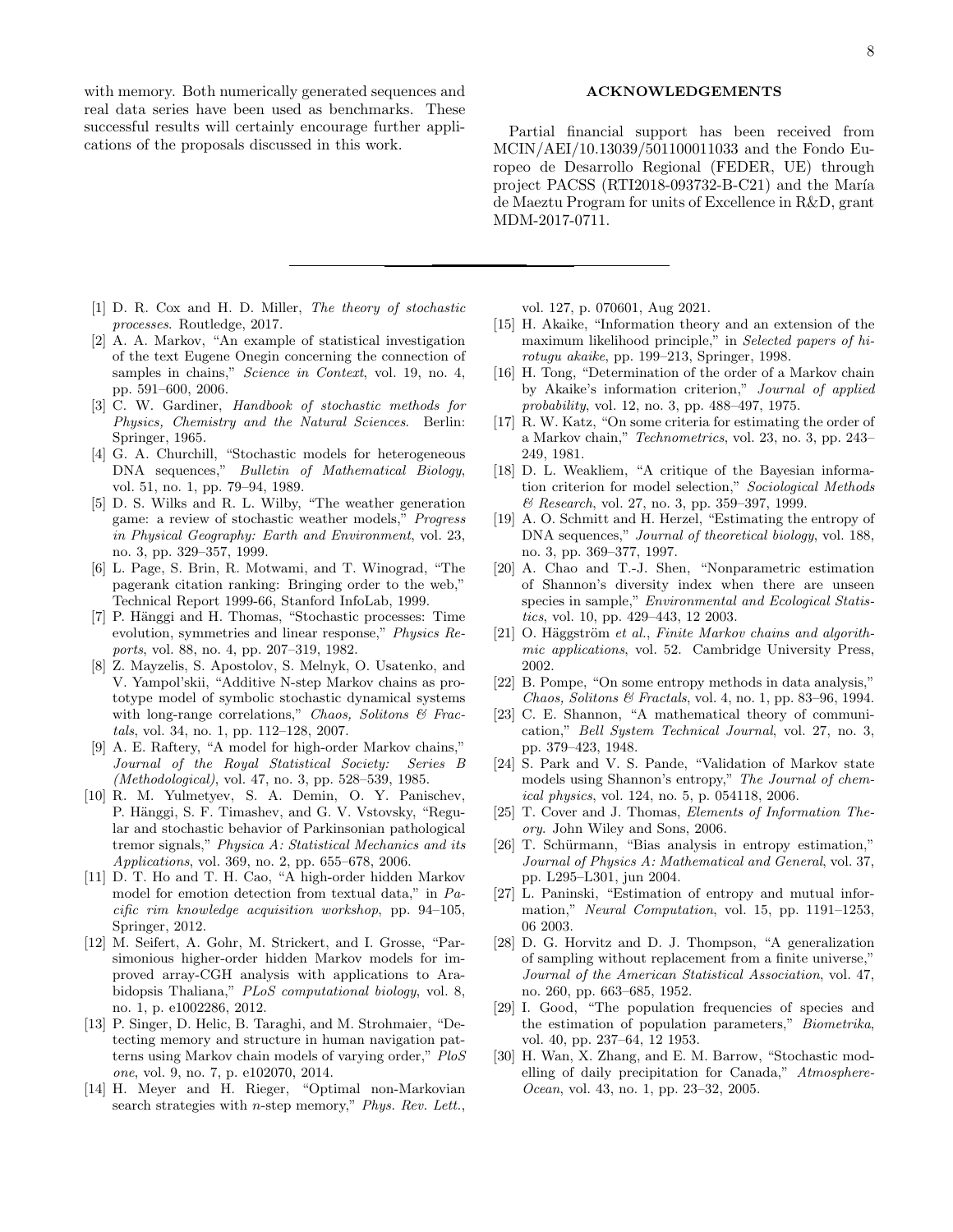- <span id="page-8-1"></span>[31] S. Wilson Kemsley, T. J. Osborn, S. R. Dorling, C. Wallace, and J. Parker, "Selecting Markov chain orders for generating daily precipitation series across different Köppen climate regimes," International Journal of Climatology, no. September 2020, pp. 1–15, 2021.
- <span id="page-8-2"></span>[32] G. Schwarz, "Estimating the dimension of a model," The Annals of Statistics, vol. 6, no. 2, pp. 461–464, 1978.
- <span id="page-8-3"></span>[33] M. J. Menne, I. Durre, R. S. Vose, B. E. Gleason, and T. G. Houston, "An overview of the global historical climatology network-daily database," Journal of atmospheric and oceanic technology, vol. 29, no. 7, pp. 897– 910, 2012.

# <span id="page-8-5"></span><span id="page-8-4"></span><span id="page-8-0"></span>Appendix A

### 1. Proof that if a sequence has memory m, then  $H_n$  is a linear function for  $n \geq m$

Since we consider only homogeneous sequences we will omit the time variable in this appendix. We will use the notation  $p(x_1,...,x_s) \equiv P(X_1 = x_1,...,X_s = x_s)$ , with  $x_i \in \{z_j\}_{1 \leq j \leq L}$ .

Let us calculate the difference between the block entropies  $H_{n+1} - H_n$ . Using  $p(x_1, \ldots, x_{n+1}) =$  $p(x_{n+1}|x_1,\ldots,x_n)p(x_1,\ldots,x_n)$ , we obtain

$$
H_{n+1} - H_n = - \sum_{x_1, \dots, x_{n+1}} p(x_1, \dots, x_{n+1}) \log(p(x_1, \dots, x_{n+1})) + \sum_{x_1, \dots, x_n} p(x_1, \dots, x_n) \log(p(x_1, \dots, x_n))
$$
  
= 
$$
- \sum_{x_1, \dots, x_{n+1}} p(x_1, \dots, x_{n+1}) \log(p(x_{n+1}|x_1, \dots, x_n)) - \sum_{x_1, \dots, x_{n+1}} p(x_1, \dots, x_{n+1}) \log(p(x_1, \dots, x_n)) + \sum_{x_1, \dots, x_n} p(x_1, \dots, x_n) \log(p(x_1, \dots, x_n)).
$$
  
(A1)

Because  $\Sigma$  $\sum_{x_{n+1}} p(x_1, \ldots, x_{n+1}) = p(x_1, \ldots, x_n)$ , the last two terms of the Eq. [\(A1\)](#page-8-4) cancel out. Thus,

$$
H_{n+1} - H_n = - \sum_{x_1, \dots, x_{n+1}} p(x_1, \dots, x_{n+1}) \log(p(x_{n+1}|x_1, \dots, x_n)).
$$
\n(A2)

This is a general result, valid for any kind of sequence. Now, for a sequence of memory m and for  $n \geq m$ , one has  $p(x_{n+1}|x_1,\ldots,x_n) = p(x_{n+1}|x_{n-m+1},\ldots,x_n)$ . Then, Eq. [\(A2\)](#page-8-5) becomes

$$
H_{n+1} - H_n = - \sum_{x_1, \dots, x_{n+1}} p(x_1, \dots, x_{n+1}) \log(p(x_{n+1}|x_{n-m+1}, \dots, x_n))
$$
  
= 
$$
- \sum_{x_{n-m+1}, \dots, x_{n+1}} p(x_{n-m+1}, \dots, x_{n+1}) \log(p(x_{n+1}|x_{n-m+1}, \dots, x_n)).
$$
 (A3)

For homogeneous sequences, we can shift all indices on the right-hand side of Eq. [\(A3\)](#page-8-6) by an amount  $n - m \geq 0$ :

$$
H_{n+1} - H_n = - \sum_{x_1, \dots, x_{m+1}} p(x_1, \dots, x_{m+1}) \log(p(x_{m+1}|x_1, \dots, x_m)). \tag{A4}
$$

As far as  $n \geq m$ , the right-hand side of Eq. [\(A4\)](#page-8-7) is independent of n. Making the replacement  $n \to m$  we arrive at

<span id="page-8-7"></span><span id="page-8-6"></span>
$$
H_{n+1} - H_n = H_{m+1} - H_m, \quad n \ge m,
$$
\n(A5)

which proves that the dependence of  $H_n$  on n is linear for  $n \geq m$ , i.e.,  $H_n = an + b$  with constant parameters a and b.

# 2. Proof that if  $H_n$  is linear for  $n \geq m$ , then the sequence has memory m

Let  $H_n$  be linear for  $n \geq m$ . Then, we can write  $H_n = an + b$  or

<span id="page-8-8"></span>
$$
H_{n+1} - H_n = H_{m+1} - H_m, \quad n \ge m. \tag{A6}
$$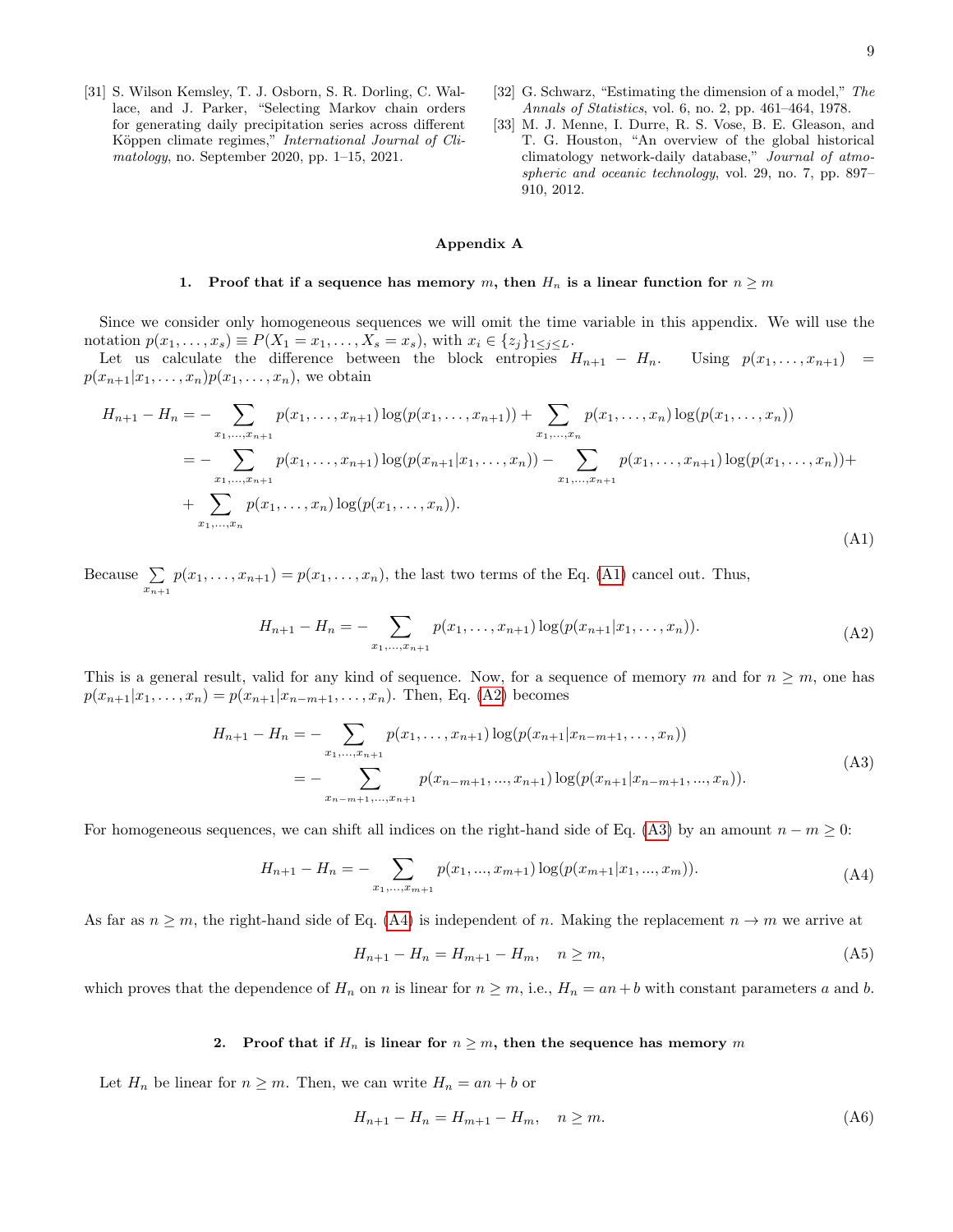Using the general result of Eq. [\(A2\)](#page-8-5) on the right-hand side of Eq. [\(A6\)](#page-8-8), we find

<span id="page-9-1"></span>
$$
H_{n+1} - H_n = - \sum_{x_1, \dots, x_{m+1}} p(x_1, \dots, x_{m+1}) \log(p(x_{m+1}|x_1, \dots, x_m)). \tag{A7}
$$

For homogeneous sequences, we can shift all indices on the right-hand side of Eq. [\(A7\)](#page-9-1) by an amount  $n - m \geq 0$ :

$$
H_{n+1} - H_n = - \sum_{x_{n-m+1},...,x_{n+1}} p(x_{n-m+1},...,x_{n+1}) \log(p(x_{n+1}|x_{n-m+1},...,x_n))
$$
  
= 
$$
- \sum_{x_1,...,x_{n+1}} p(x_1,...,x_{n+1}) \log(p(x_{n+1}|x_{n-m+1},...,x_n)).
$$
 (A8)

We now apply Eq. [\(A2\)](#page-8-5) on the left-hand side of Eq. [\(A8\)](#page-9-2):

$$
\sum_{x_1,\dots,x_{n+1}} p(x_1,\dots,x_{n+1}) \log(p(x_{n+1}|x_1,\dots,x_n)) = \sum_{x_1,\dots,x_{n+1}} p(x_1,\dots,x_{n+1}) \log(p(x_{n+1}|x_{n-m+1},\dots,x_n)),\tag{A9}
$$

which implies that

<span id="page-9-2"></span>
$$
\sum_{x_1,\dots,x_{n+1}} p(x_1,\dots,x_{n+1}) \log \left( \frac{p(x_{n+1}|x_1,\dots,x_n)}{p(x_{n+1}|x_{n-m+1},\dots,x_n)} \right) = 0,\tag{A10}
$$

or

$$
\sum_{x_1,\dots,x_n} p(x_1,\dots,x_n) \sum_{x_{n+1}} p(x_{n+1}|x_1,\dots,x_n) \log \left( \frac{p(x_{n+1}|x_1,\dots,x_n)}{p(x_{n+1}|x_{n-m+1},\dots,x_n)} \right) = 0.
$$
 (A11)

Because of the log sum inequality [\[25\]](#page-7-24), we know that the second sum of Eq. [\(A11\)](#page-9-3) is  $\geq 0$  and generally  $p(x_1, ..., x_n) > 0$ . Hence, Eq. [\(A11\)](#page-9-3) holds only if

$$
\sum_{x_{n+1}} p(x_{n+1}|x_1, ..., x_n) \log \left( \frac{p(x_{n+1}|x_1, ..., x_n)}{p(x_{n+1}|x_{n-m+1}, ..., x_n)} \right) = 0 \quad \forall x_1, ..., x_n.
$$
 (A12)

Further, due to the log sum inequality, Eq. [\(A12\)](#page-9-4) is valid provided that  $p(x_{n+1}|x_1, ..., x_n)$  =  $p(x_{n+1}|x_{n-m+1},...,x_n) \quad \forall x_{n+1}, x_1,...,x_n, \quad \forall n \geq m$ , which means that the sequence has memory m.

#### <span id="page-9-4"></span><span id="page-9-3"></span><span id="page-9-0"></span>Appendix B

Given a sequence S of length N, we calculate the probability that we observe the block  $b_i^{(n)}$  of size n as follows,

<span id="page-9-5"></span>
$$
P(b_i^{(n)} \in S) = 1 - (1 - p(b_i^{(n)}))^{N_n}.
$$
\n(B1)

Even though Eq. [\(B1\)](#page-9-5) is exact only when  $n = 1$  and the sequence memory is  $m = 0$ , we have checked in all our simulations that the corrections introduced by correlations when  $m > 0$  and  $n > 1$  can be neglected if  $N \gg n$ .

As an example, we now assess the probability that the block  $(X_s = 0, X_{s+1} = 0, X_{s+2} = 0) \equiv (0, 0, 0)$  appears in S by generating K numerical sequences for fixed parameters  $L$ ,  $m$  and  $N$ , and a particular set of transition probabilities. If the block  $(0,0,0)$  appears in  $K_{000}$  of those sequences, then  $P_{000}^{(1)} \equiv \hat{P}((0,0,0) \in \mathcal{S}) = K_{000}/K$ . We note that for  $K \gg 1$   $P_{000}^{(1)} \simeq P((0,0,0) \in \mathcal{S})$ . We compare this result with the value  $P_{000}^{(2)} \equiv 1 - (1 - p(0,0,0))^{N-2}$ , where  $p(0,0,0)$ is the probability for occurrence of the block  $(0, 0, 0)$ , which is computed from the transition probabilities.

In Fig. [B1](#page-1-2) we plot the results for both  $P_{000}^{(1)}$  and  $P_{000}^{(2)}$  obtained from for binary sequences with  $m = 0$ , as a function of  $p(0)$ . We consider the cases  $N = 100, 200, 500, 1000$  in Figs. [B1\(](#page-1-2)a), (b), (c) and (d), respectively, for  $K = 10^4$ repetitions.

In Fig. [B2](#page-2-1) we show similar curves but now considering sequences with memory  $m = 1$ . For each case, we fix  $p(1|1) = 0.6$  and vary  $p(0|0)$  between 0 and 0.9.

The results plotted in both Figs. [B1](#page-1-2) and [B2](#page-2-1) clearly show that as N increases the difference between  $P_{000}^{(1)}$  and  $P_{000}^{(2)}$ vanishes. We have verified with our simulations that this holds for every block sequence and for different values of m. Therefore, Eq. [\(B1\)](#page-9-5) is an excellent approximation when the size of the sequence is much larger than the size of the block, regardless of the memory value.